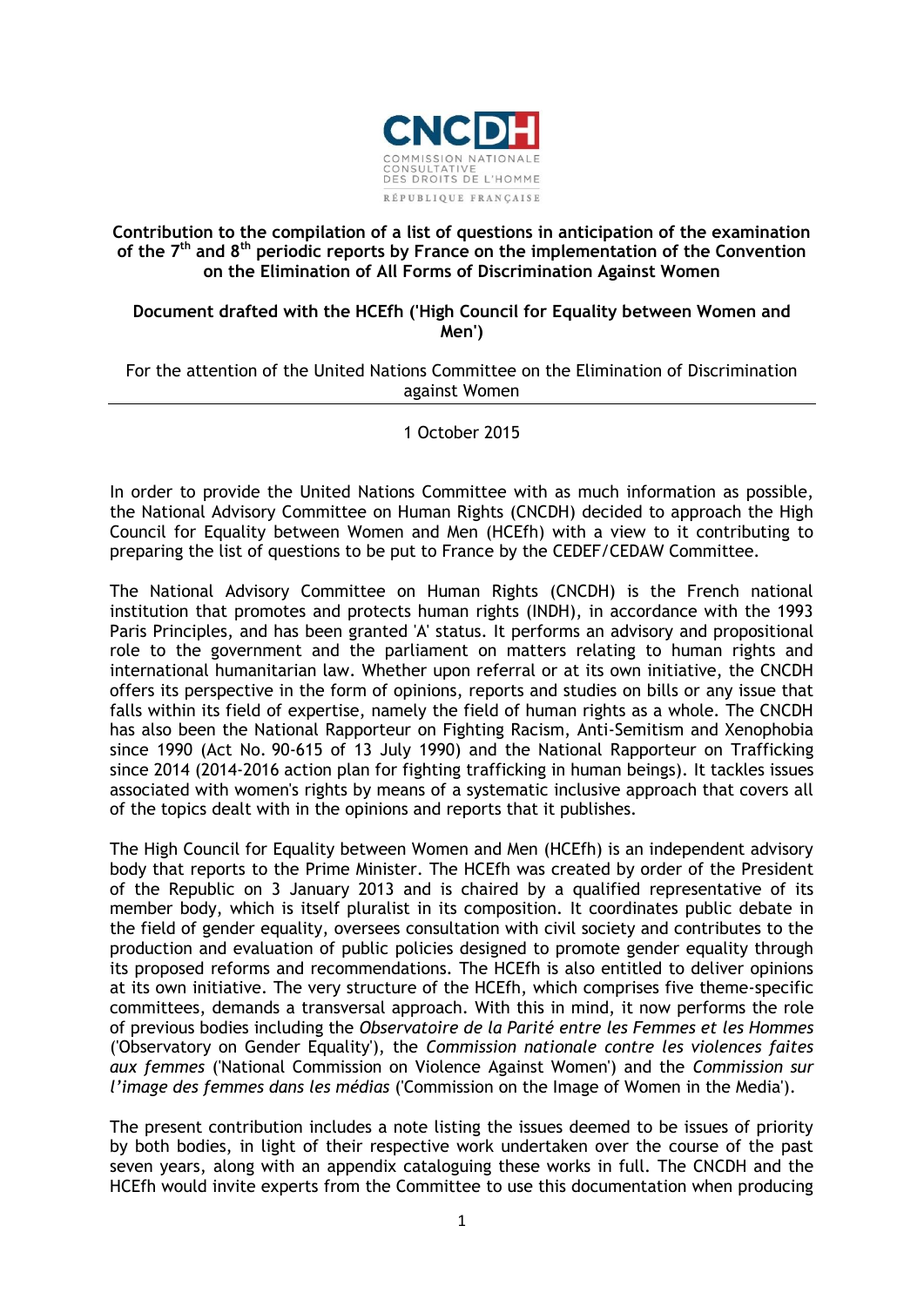the list of questions in preparation for the examination of France's implementation of the CEDEF/CEDAW.

## **1. Training on the stipulations of the CEDEF/CEDAW and direct invocability**

The CNCDH, in its *opinion for the 15th anniversary of the Beijing World Conference on Women of 4 February 2010*, lamented the fact that little was yet known about the CEDEF/CEDAW Convention and that it did not serve as a framework of reference either for the legislator, the public authorities or legal professionals. It recommended that this situation be rectified by including a specific component on the provisions of the Convention in training programmes aimed at legal professionals, and at lawyers and magistrates in particular. Whilst the State does indicate in its report that the teaching of international conventions is an integral part of classes on fundamental freedoms aimed at student lawyers, no mention is made of such teaching for student magistrates.

Q: In order to establish a more accurate picture of the status of CEDEF/CEDAW training in France, the Committee could ask France about the training programmes put in place for legal professionals and notably whether teaching relating to international human rights conventions, including the CEDEF/CEDAW, is incorporated in the classes taught at the *École Nationale de la Magistrature*, notably as part of basic training but also in the framework of ongoing training. If this is the case, it would be useful to known how many magistrates have completed such training.

The adoption of the Convention among legal professionals has been demonstrated notably through its use in legal rulings. In France, international conventions that have been duly ratified in accordance with Article 55 of the Constitution rank higher than laws in the hierarchy of standards, but can only be directly invoked before the French courts if the latter deem the clauses invoked to be sufficiently clear and specific.

Q: In order to assess the awareness on the part of legal professionals with the CEDEF/CEDAW, the Committee may find it useful to ask France to list all legal rulings that refer to the CEDEF/CEDAW, regardless of the outcome of the ruling.

# **2. Promoting the CEDEF/CEDAW**

In its *opinion for the 15th anniversary of the Beijing World Conference on Women of 4 February 2010*, the CNCDH highlighted the lack of awareness of the CEDEF/CEDAW on the part of the general public and recommended that the government organise campaigns to raise awareness, particularly among pupils but also targeting a wider audience. Generally speaking, not nearly enough has been done to promote the Convention and the Committee's recommendations, given that this was something the Committee recommended in recommendation No. 13 of its Concluding Observations of 2008<sup>1</sup>.

Q: The Committee could ask France whether any educational programmes have been put in place with the aim of informing and raising awareness among the population, and primary and secondary school pupils in particular, about the Convention's content and philosophy. If so, the Committee could put forward a question regarding the hourly content and volume of such programmes and on the issue of establishing whether such teaching is part of wider-reaching modules, and if so, which ones.

**<sup>.</sup>**  $<sup>1</sup>$  Concluding observations of the Committee on the Elimination of Discrimination against Women,</sup> CEDAW/C/FRA/CO/06, dated 8 April 2008, p3, §13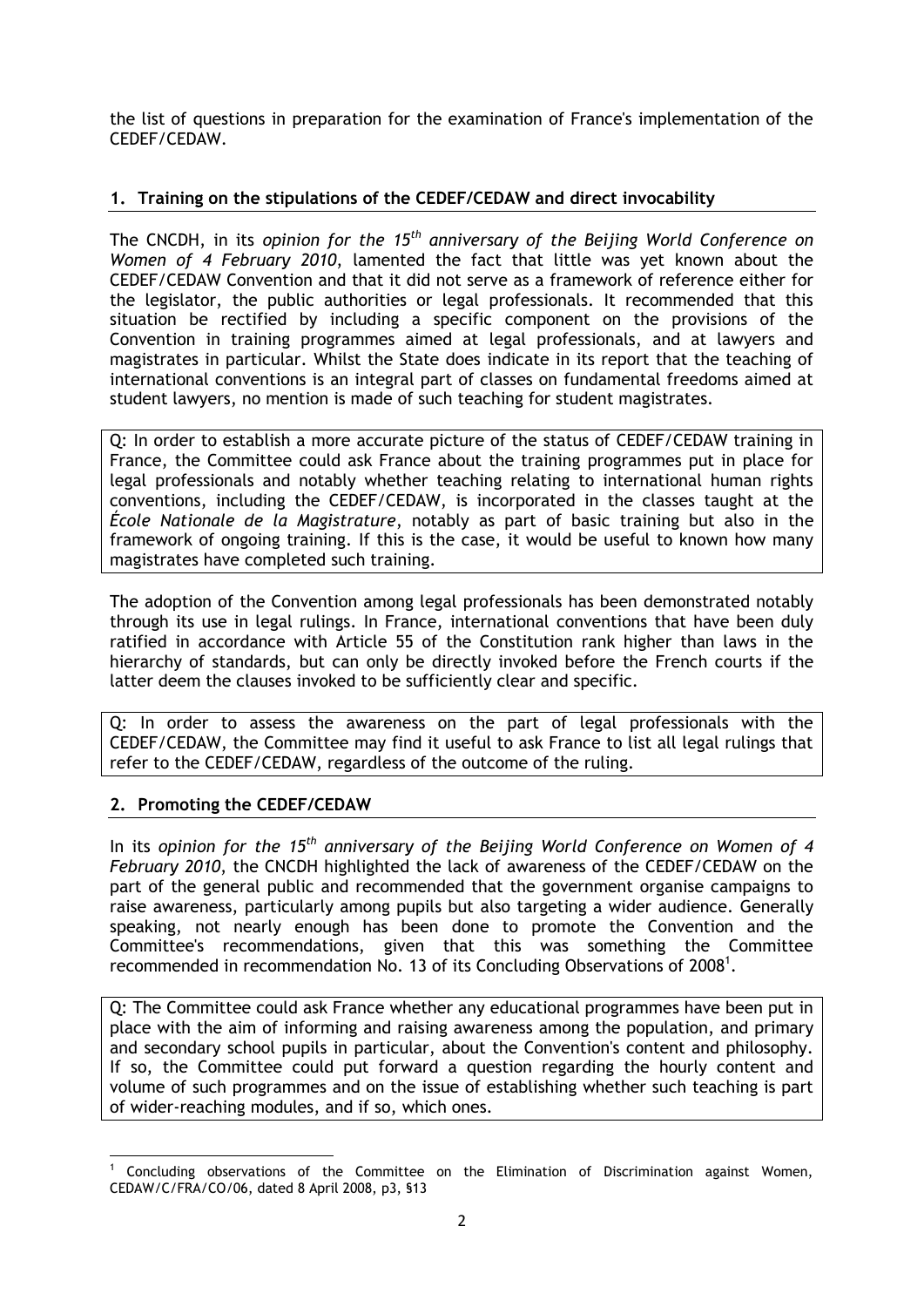## **3. Gender-related and territorial statistical data**

In addition to such structural issues, many fields still lack gender-related statistical data and studies, particularly of a territorial nature. Such information would, however, contribute significantly to both the performance of fair diagnoses and an illuminating assessment for the purposes of making public action more effective and efficient in fighting gender inequalities and sexist discrimination.

Q: The Committee might consider a question regarding the following up of the *[Report on](http://www.insee.fr/fr/insee-statistique-publique/connaitre/colloques/femme-homme/rapport-femme-homme.pdf)  'L'information statistique sexuée dans la st[atistique publique : état des lieux et pistes de](http://www.insee.fr/fr/insee-statistique-publique/connaitre/colloques/femme-homme/rapport-femme-homme.pdf)  [réflexion'](http://www.insee.fr/fr/insee-statistique-publique/connaitre/colloques/femme-homme/rapport-femme-homme.pdf)* ('Gender-related statistical information in public statistics: current state of play and avenues for reflection') produced by INSEE economist Sophie Ponthieux in October 2013 at the request of the Minister for Women's Rights.

#### **4. Specific institutional, financial and human resources** for a truly integrated approach to gender equality

In 2012, many institutional organisations and associations, including the HCEfh, welcomed the re-introduction of a fully-fledged minister for women's rights, which they believed to be capable of implementing an integrated approach to gender equality in terms of both policies and budget. Since the government reshuffle of August 2014, this matter has been dealt with primarily by a dedicated Secretary of State who cannot have the same audience as a minister devoted to this matter alone and who attends weekly Council of Ministers meetings, regardless of their personal involvement.

Furthermore, the 137 budget programme in favour of gender equality remains the smallest ministerial budget allocated by the State, at €25 million. Whilst other budget programmes contribute to transversal public policy regarding gender equality, a special budget that is sufficient to drive, coordinate, monitor and evaluate this policy is nevertheless essential.

Finally, whilst institutional mechanisms have been introduced or reinforced, such as the network of senior civil servants working in the field of gender equality within each ministry (most of which do not have specific mission statements, devote 5-20% of their time to this mission and do not have any human resources), or the HCEfh, they perform their missions using existing resources, without the creation of any new positions, without any additional budget allocation and with a status that provides no guarantee whatsoever that they will become a long-term feature on the institutional landscape.

Q: The Committee might consider asking the French government to specify the institutional, financial and human resources devoted to ensuring a truly integrated approach to gender equality and the ways in which it intends to increase the sustainability and independence of the dedicated advisory body responsible for gender equality.

# **5. Territorial inequalities**

The joint work undertaken by the HCEfh, the National Institute of Statistics and Economic Studies (INSEE) () and the General Commission for Territorial Equality (CGET) led to the disclosure in April 2014 of a series of [key figures](http://www.haut-conseil-egalite.gouv.fr/hcefh/actualites-128/article/etude-les-chiffres-cles-des-809) illustrating the fact that when gender inequalities cross major and increasing territorial divides they are only reinforced. There is evidence, for example, of a significant withdrawal from the labour market among those living in sensitive urban areas (ZUSs), with 47% not working, as opposed to 33% of women outside of ZUSs, and greater job insecurity among women in rural areas, where 39% of women work part-time as opposed to the French average of 29% of women. This situation,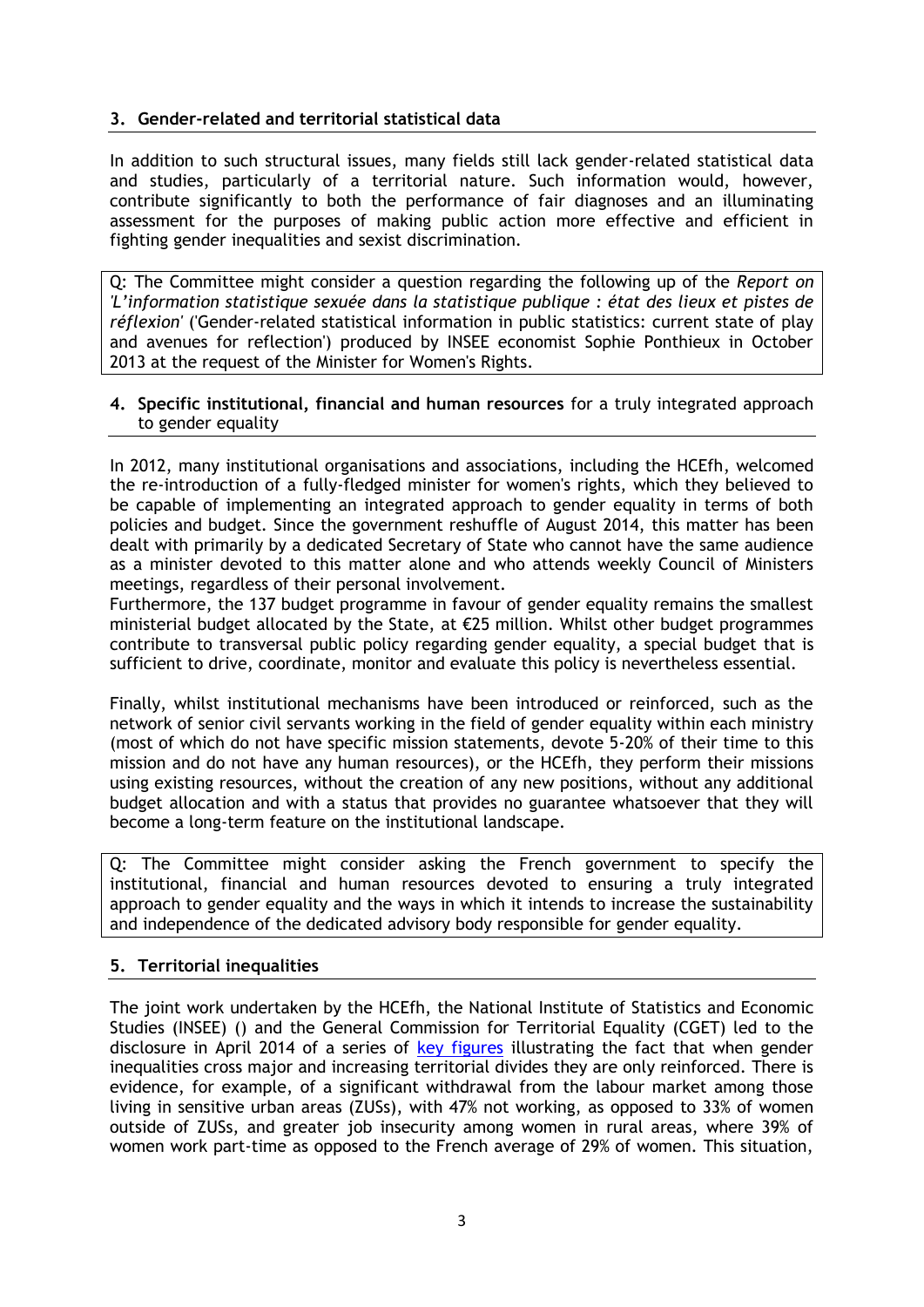which has worsened as a result of the economic crisis of 2008, has had a particularly significant effect on female immigrants and young women.

The [EGALITER report](http://www.haut-conseil-egalite.gouv.fr/hcefh/actualites-128/article/remise-du-rapport-egaliter-a-mme) (on gender equality and territorial equality), submitted to the Ministry for Women's Rights by the HCEfh in June 2014, formulated 44 recommendations aimed at public authorities and promotes innovative initiatives at territorial level.

Q: The Committee might consider asking about planned policies aimed at reducing territorial inequalities in the field of access to women's rights and gender equality, particularly where urban neighbourhoods and vulnerable rural territories, as well as the overseas territories, are concerned.

#### **6. Fighting discrimination**

The class action introduced by the Act of 17 March 2014 on consumption does not currently make it possible to effectively fight gender-related discrimination. By enabling associations, such as feminist associations, and union organisations to represent a group of people who have been the victims of direct and indirect discrimination in the workplace (sexism, sexual harassment, unequal pay, etc.), as well as outside of professional relationships (in terms of access to goods ('women tax'), sexist advertising, etc.), the government would be facilitating the fight against gender-related discrimination.

Q: The Committee could put forward a question regarding the government's desire to extend the scope of the class action to gender-related discrimination both within and outside of the workplace, or raise the more general issue of the means dedicated to improving access to women's rights.

#### **7. At-risk groups**

The CNCDH, in its *opinion on the situation of people living in slums* of 20 November 2014, highlighted the high number of evacuations that took place in 2014 and the urgent need to put an end to them when no alternative housing solution has been found. Such evacuations lead to violations of children's right to education and hinder families' access to care and social services. Furthermore, they make it more difficult to monitor families, which is important in fighting violence against women, such as early marriage and domestic violence. The CNCDH also underlines the fact that "*the attention paid to delinquency phenomena conceals the real problem, which is the exploitation of minors and the trafficking networks that primarily target children*" 2 .

Q: The Committee should ask France for information regarding the measures put in place to facilitate access to education, healthcare and justice among those living in slums. Furthermore, the Committee should question France about the way in which the specific needs of women living in slums, notably in the event of evacuation, and their vulnerability to the risks of exploitation and violence are taken into account.

The CNCDH, in its *opinion on the situation of migrants in Calais and in the Pale of Calais* of 2 July 2015, expressed its strong concerns regarding a tragic humanitarian situation. Among the migrants found in Calais in mid-2015 there was a minority of around 300 women amid several thousand men. Although these people find themselves in a vulnerable position owing to their paths of migration, the sanitary conditions they are encountering in Calais contravene human dignity, with no guarantee of either access to water or access to care.

**<sup>.</sup>**  $^2$  Opinion on respecting the basic rights of populations living in slums - Putting an end to the violation of rights, Plenary assembly of 20 November 2014, p.2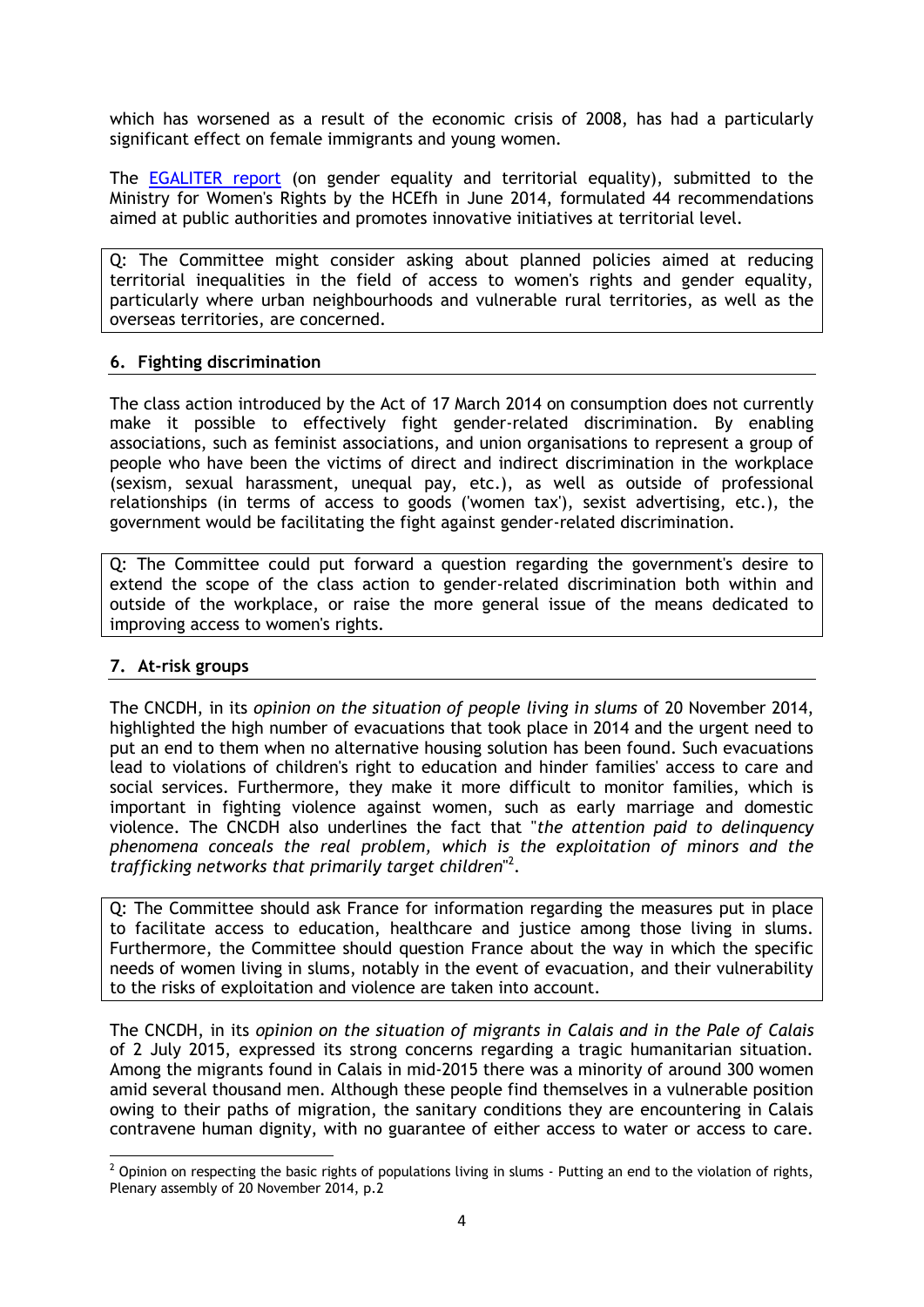The CNCDH underlined, in this very opinion, the fact that those living in Calais were particularly exposed to violence. This observation is particularly true where women are concerned. The CNCDH made a number of recommendations with a view to putting an end to this intolerable situation.

Q: The Committee could question the French State on the solutions provided to the specific needs of women in Calais. It could also be asked whether they are taken care of by specialist day and night-time reception centres. It would be useful to ask the State what steps have been taken to satisfy urgent needs for access to drinking water, sanitary facilities, showers and laundry facilities and the need to arrange a waste collection service. It would also be useful to ask France how access to care for migrant women living in Calais is ensured.

The Committee could ask France what it does to protect women against the risks of violence and exploitation to which they are exposed in Calais and more generally across the various migrant camps that exist within France. It could also ask questions regarding the existence of mechanisms designed to identify potential victims of trafficking, which the CNCDH recommended be introduced.

## **8. Reforming the law for foreign nationals**

The CNCDH, in its *opinion on the plans to reform the law for foreign nationals* of 21 May 2015, condemned the negative image that this reform conveys with regard to foreign nationals. There may, of course, be concerns that French migration policy might aggravate the risk of stigmatisation and discrimination to which foreign nationals are exposed.

The CNCDH underlined the fact that, if the bill was not amended, a number of provisions could have a detrimental effect on the administrative position of foreign citizens, and of women in particular, which is why it put forward a number of recommendations aimed at parliamentarians with a view to making the necessary amendments to ensure that the bill complies with human rights and fundamental freedoms.

The withdrawal of certain terms used in provisions relating to the *Contrat d'accueil et d'intégration* ('Reception and Integration Contract') and that are likely to result in a subjective or even arbitrary appraisal on the part of the administration when it is called upon to examine applications for residence permits was among the recommendations made. The CNCDH is also concerned about the inclusion of certain dispensations with regard to those married to French citizens and parents of French children. It also asks that parents of sick children be allowed to stay for a longer period of time than the bill allows. Finally, the CNCDH is concerned about the fact that the bill does not allow for a multi-year residence permit to be granted automatically to victims of trafficking.

All of these issues are nevertheless absent from the impact study on the bill, which outrightly asserts that "*the present bill has no particular impact on women's rights*" 3 .

Q: The Committee could ask France how the specific situations of foreign women have been taken into account in the reform of the law for foreign nationals and the impact this reform will have on their situations, with regard, for example, to support for learning French or the introduction of an individual pathway to accelerate the integration of foreign women into French society. More generally, the Committee could look at the steps the French government is taking to understand the obstacles that bilateral agreements might present to applying the articles of the CEDEF/CEDAW.

 3 Bill on the law for foreign nationals in France, NOR: INTX1412529L/Bleue-1, Impact study, 22 July 2014, p.83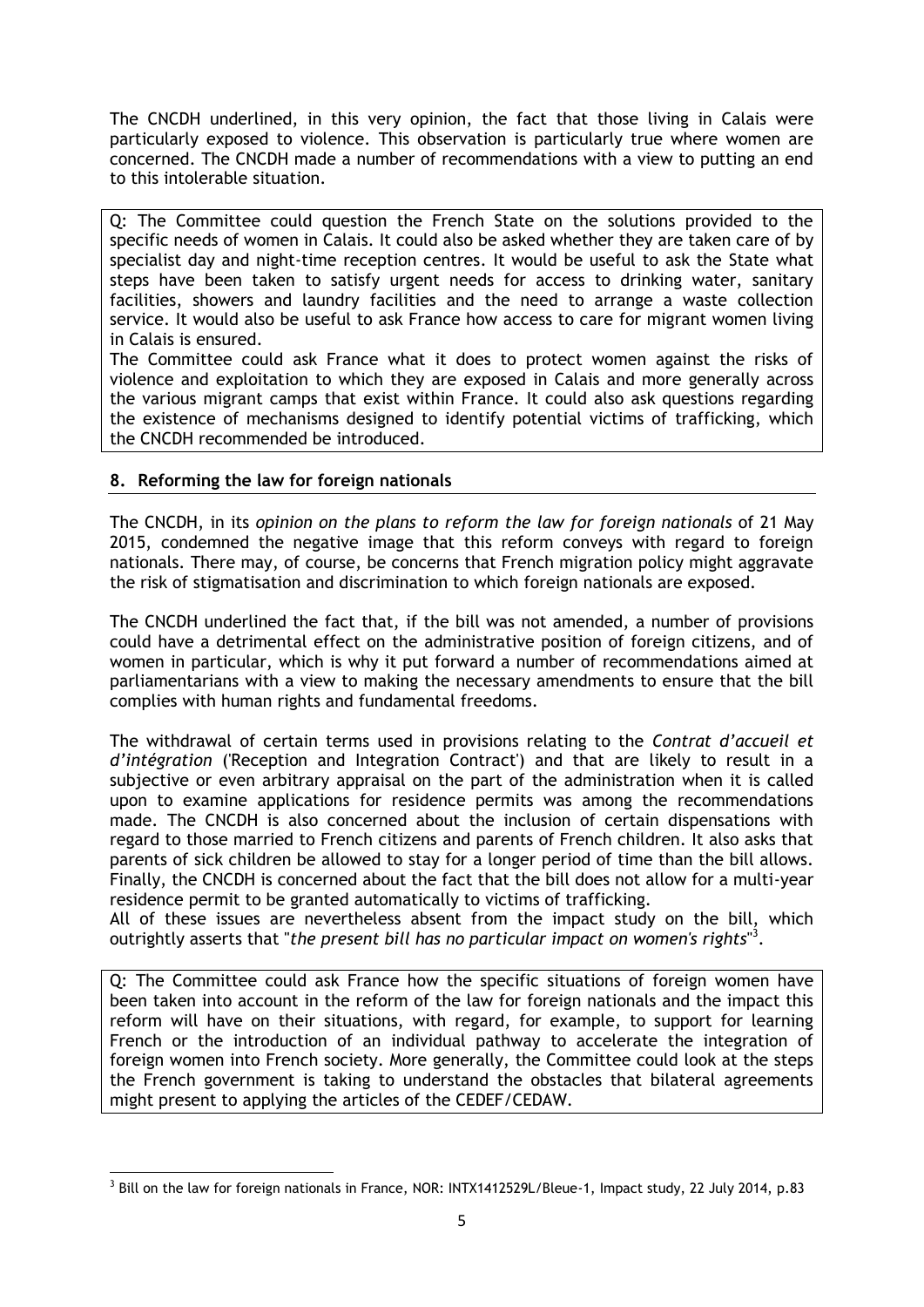## **9. Trafficking**

The CNCDH, in its *opinion on the trafficking and exploitation of human beings* of 18 December 2009 and in the corresponding study, formulates a series of recommendations designed to ensure greater respect for the basic rights of victims of trafficking and exploitation. These recommendations relate primarily to victims' right to housing, access to care, access to training and employment and access to a living allowance. They also look at the means required to reinforce the effective application of such rights, through the provision of information for victims, the quality and continuity of the care they receive and their right of residence, which should not be dependent upon them lodging a complaint.

Q: The Committee should ask France what it does to ensure that the basic rights of victims of trafficking and exploitation are upheld and how the national action plan for fighting trafficking in human beings (2014-2016) helps to reinforce the upholding of such rights.

The national action plan for fighting trafficking in human beings (2014-2016) entrusts the CNCDH with the role of National Rapporteur on Trafficking (measure 23), which requires it to independently evaluate the implementation of both the plan itself and public policies relating to fighting trafficking and exploitation.

Q: It would be beneficial for the Committee to ask France to specify the tasks entrusted to the independent National Rapporteur and both the human and financial resources allocated to the latter for the purposes of executing this new mandate.

#### **10.Rape**

Even today, according to conservative estimates, over 80,000 women a year in France are victims of rape or attempted rape, with only around 10,000 victims pressing charges and fewer than a thousand people being convicted. This data highlights the significant gap between the number of victims of such offences and the criminal response to this situation.

Furthermore, instances of rape are very often not even brought to trial<sup>4</sup>, meaning that instead of being considered a criminal act they are classed as an offence, in accordance with a technique that consists of assimilating simply to acts of sexual assault, making no mention of the sexual penetration the victim has been forced to endure. As a result, those found guilty of perpetrating such offences incur far more lenient penalties.

The HCEfh, in its *Opinion on the incrimination of rape*, due to be published by the end of 2015, claims that the repeated public condemnation of any form of violence on the part of the public authorities, on both the national and international stages, encourages the denunciation of sexual violence and the inclination to take legal action following such violence.

Q: The Committee could question France on the policy that the government intends to implement order to effectively fight sexual assault and rape.

#### **11.Female sexual mutilation**

**.** 

The CNCDH, in its *opinion on female sexual mutilation* of 28 November 2013, noted that "*progress had been made in France in terms of fighting female sexual mutilation*"*.*

<sup>4</sup> This can only be avoided with the victim's consent.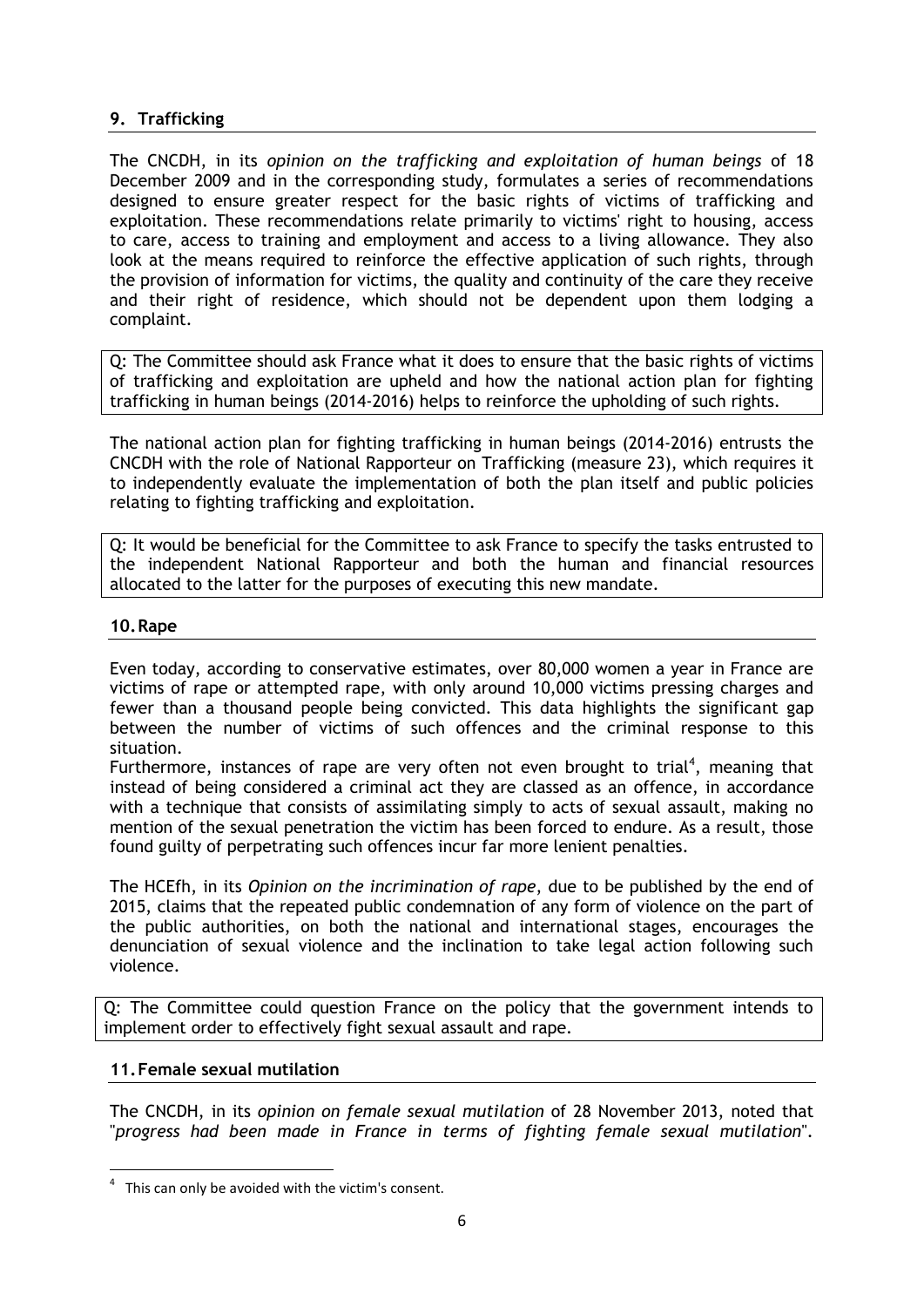Nevertheless, many young girls, the vast majority of which usually live within the country, still find themselves in a dangerous position. The practice of circumcision appears to have declined within France, with young girls now more often than not circumcised whilst on a temporary stay back in their home country.

The CNCDH formulates a number of recommendations in its opinion, underlining the importance of gathering data for the purposes of adapting the policy designed to raise awareness among at-risk populations in accordance with changes in the prevalences observed in the home territories of migrant families and the need to increase training and improve awareness of the practising of female sexual mutilation among the various players concerned, including medical professionals, social workers, the police and gendarme officers, and even magistrates.

Q: The Committee could ask France to explain how it has taken on board the CNCDH's recommendations suggesting that it improve the gathering of primary data on female sexual mutilation, conduct quantitative and qualitative studies for the purposes of better assessing the risks of female sexual mutilation among second and third-generation immigrant women, develop training plans aimed at the professionals concerned and improve the criminal response to such practices.

## **12.Protecting defenders of women's rights**

Trialling the *ABCD de l'égalité* ('ABCD of equality') programme in schools, from as young an age as possible, has highlighted the multiple challenges facing those that promote women's rights both in France and on the foreign and international scenes. On this matter, the Council of Europe's Commissioner for Human Rights declared on 22 September 2015 that "*women's rights defenders face specific obstacles when they challenge patriarchal values, sexist stereotypes and the traditional perception of gender roles. They can be portrayed as destroyers of family values and national traditions or as agents of what has pejoratively been labelled "gender ideology"*".

Q: It could be beneficial for the Committee to ask the French State to take the necessary action to end such attacks, protect those involved in the defence of women's rights and therefore effectively continue its efforts to promote gender equality.

#### **13. Caring for young children**

All studies unanimously agree on the importance of caring for young children to encourage the employment of women (France has committed to eliminating the current employment gap of 9 points between women and men by 2025), fighting the insecurity of women and promoting their access to responsibility. There is still a significant lack of solutions for caring for young children in France and 60% of children under 3 years of age are now looked after by their parents, more often than not their mother. This shortage hinders women's access to employment, as well as their independence.

The Agreement on Objectives and Management (COG) signed between the State and the National Family Allowances Fund (CNAF) for the 2013-2017 period provides for the creation of 275,000 new childcare solutions aimed at children under 3 years of age. The latest figures from the CNAF, however, show that with 3,500 new childcare solutions in 2014, France is a long way from achieving the 55,000 new places it planned to create every year.

In recommendation No. 6 of its [Opinion published on 12 September 2013](http://www.haut-conseil-egalite.gouv.fr/hcefh/actualites-128/article/projet-de-loi-pour-l-egalite-entre-719) the HCEfh recommended increasing and diversifying the childcare offering for children of 0-3 years of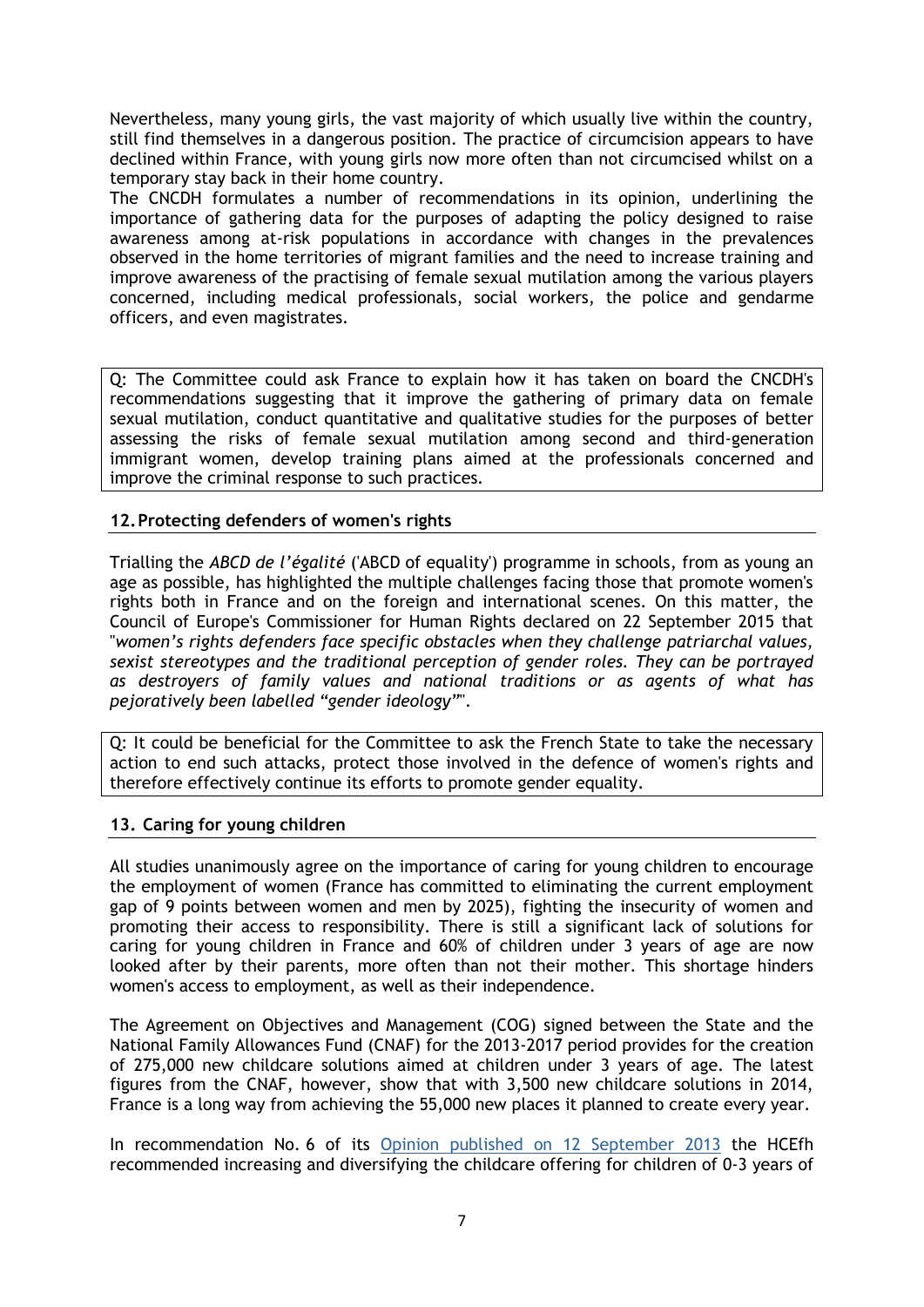age at territorial level and developing the pre-school offering with the aim of ensuring that the public service provided for young children reflects the needs expressed.

Q: The Committee could ask France for clarification regarding the resources allocated by the government to achieving the aim of creating 275,000 new childcare solutions for children under 3 years of age by 2017.

## **14. Social equality**

Since the first constitutional reform of 1999, France has extended its legislative and regulatory arsenal in order to achieve this constitutional objective of equality, that is the equal sharing of power between women and men, in both the political and economic spheres. The nine political laws have resulted in equal proportions of women and men sitting on municipal councils of over 1,000 inhabitants, as well as departmental and regional councils. The two economic laws have resulted in a significant increase in the proportion of women sitting on the boards of directors of both private and public companies. The law of 4 August 2014 aimed at achieving true equality between women and men reinforced and extended this principle to organisations in the social sphere, such as sporting federations. One of the main future issues with regard to equality in France relates, in fact, to the extension of equality to all civic organisations. Only 34% of those chairing associations, for example, are women, and the proportion of women sitting on decision-making panels within union and employers' organisations, cultural and communications institutions, etc. also remains low.

Q: The Committee could ask France about the government's desire to extend equality from the political and economic spheres to all civic organisations.

#### **15.Biomedical research**

The doses of certain treatments, tested on a primarily male population, are the same for women and for men whilst the side effects can differ. It is important to achieve a balanced representation in clinical trials in order for health products to be adapted to the physiology of each gender. This concern is now a European requirement imposed by European Parliament Regulation (EU) No. 536/2014 of 16 April 2014 (Recital 14).

Q: The Committee could ask France about the steps it intends to take to ensure the balanced representation of women and men in clinical and therapeutic trial protocols.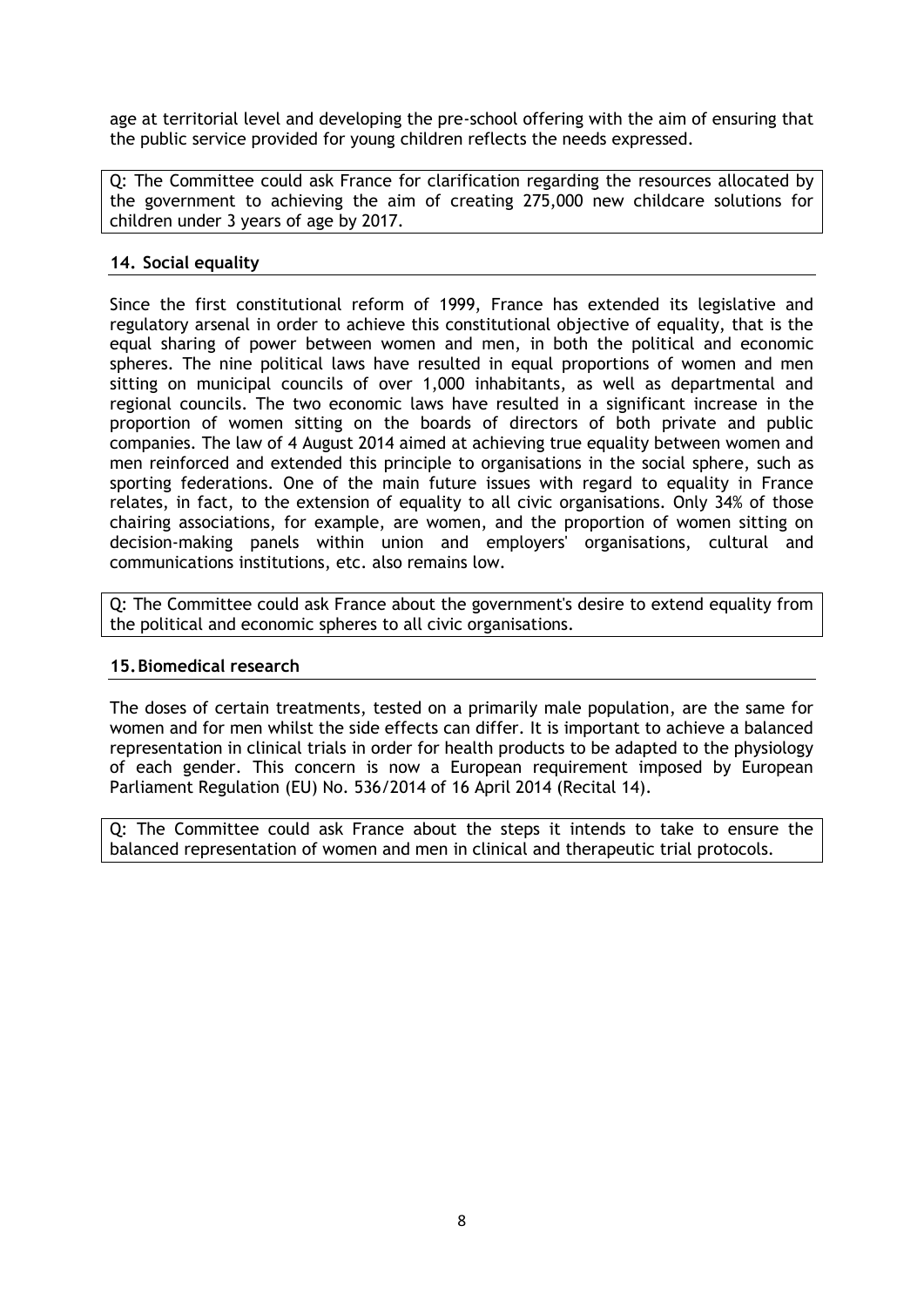# **Appendices:**

List of documents attached:

# **CNCDH works**

- *Avis sur la traite et l'exploitation des êtres humains en France*, Plenary assembly of 18 December 2009
- *Opinion on combating the trafficking and exploitation of human beings in France*, Plenary Assembly on 18 December 2009
- *Avis pour le 15ème anniversaire de la Conférence de Pékin sur les femmes*, Plenary assembly of 4 February 2010
- *Avis sur les statistiques « ethniques »*, Plenary assembly of 22 March 2012
- *Avis sur la perspective de genre*, Plenary assembly of 22 March 2012
- *Avis sur l'effectivité des droits des personnes âgées*, Plenary assembly of 27 June 2013
- *Avis sur les mutilations sexuelles féminines*, Plenary assembly of 28 November 2013
- *Avis sur les discriminations fondées sur la précarité sociale*, Plenary assembly of 29 November 2013
- *Avis sur la proposition de loi renforçant la lutte contre le système prostitutionnel*, Plenary assembly of 22 May 2014
- *Avis sur le projet de loi relatif à la réforme de l'asile*, Plenary assembly of 20 November 2014
- *Avis sur la situation des personnes vivant en bidonvilles*, Plenary assembly of 20 November 2014
- *Avis sur le projet de réforme du droit des étrangers*, Plenary assembly of 21 May 2015
- *Avis sur la situation des migrants à Calais et dans le Calaisis*, Plenary assembly of 2 July 2015
- *Opinion on the situation of migrants in Calais and in the Pale of Calais*, Plenary Assembly on 2 July 2015
- *Avis Liberté, égalité, fraternité : rendre effectives les valeurs de la République*, Plenary assembly of 2 July 2015

**HCEfh works** (in chronological order/the works are available in their entirety at [http://www.haut-conseil-egalite.gouv.fr/\)](http://www.haut-conseil-egalite.gouv.fr/)

- *[Avis n°2013-0912-HCE-007 sur le projet de loi](http://www.haut-conseil-egalite.gouv.fr/IMG/pdf/60_recommandations_projet_de_loi_pour_l_egalite_entre_les_femmes_et_les_hommes-2.pdf) pour l'égalité entre les femmes et les [hommes](http://www.haut-conseil-egalite.gouv.fr/IMG/pdf/60_recommandations_projet_de_loi_pour_l_egalite_entre_les_femmes_et_les_hommes-2.pdf)*: 60 recommendations for a coherent and ambitious gender equality policy, published on 13 September 2013
- Avis n°2013-1104-VIO-010 sur la proposition de loi n°1437 renforçant la lutte contre le système prostitutionnel, published on 5 November 2013
- *[Guide de la Parité](http://www.haut-conseil-egalite.gouv.fr/parite/travaux-du-hcefh-38/article/guide-de-la-parite#top#t1)*, published on 10 February 2014